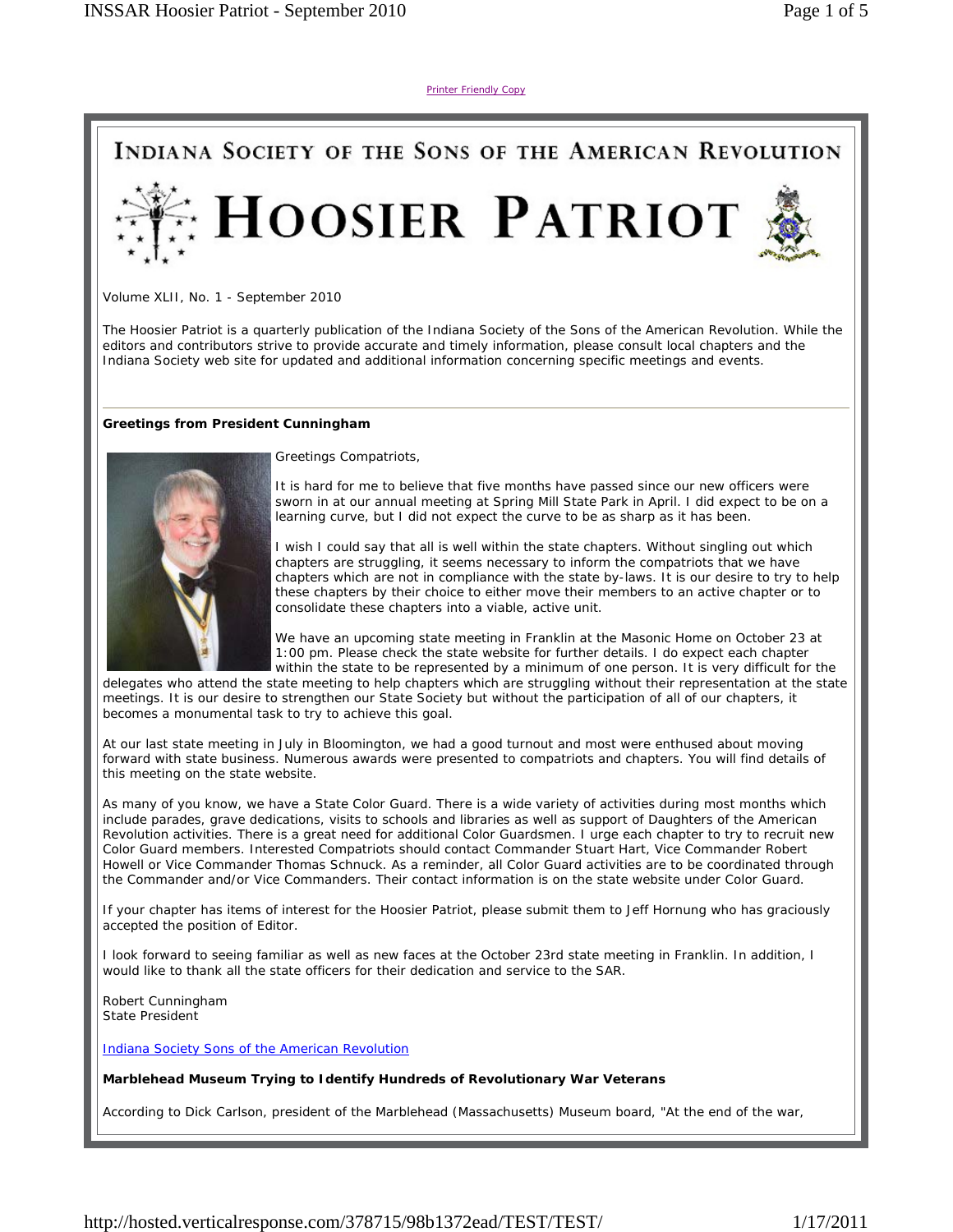Marblehead had 500 widows and 1,000 fatherless children." A metal plaque erected at Marblehead's Old Burial Hill in the 1920s celebrates the fact that "Six Hundred Revolutionary heroes" are buried there. Now the museum and the Marblehead Historical Society are trying to identify all the veterans.

Complicating matters, many of the stones on Old Burial Hill have become illegible; some are lost, and others, nothing more than wooden crosses to start with, have disappeared entirely.

Carlson is urging anyone interested in helping to come forward. Revealing these names will indeed be a boon to those seeking the genealogy of their families. "Our long-term goal," he says, "is to establish a genealogy section of the museum, where members can come to access online research data."

You can read more in an article by Alan Burke in the Salem News web site at http://www.salemnews.com/local/x829293748/Finding-Marbleheads-rebels or by clicking the link below.

Salem News Marblehead Article

## **Chapter Roster Validation Underway**

The 2010 Chapter Roster Validation is underway in September. Dues notices will be sent by State Treasurer William Sharp in early October. The dues for 2011 are: National \$30; Indiana Dues are \$15.

### **New Indiana Society Members**

**John Martin Chapter:** Dave D. Sabaini

**Daniel Guthrie Chapter:** Chester Barry Arington, Daniel Barry Arington, Matthew Michael Arington

### **Clarence Cook Chapter**

The August meeting was a big event for the Clarence Cook Chapter, as eight new members were inducted into the chapter. Registrar Ron Darrah (in uniform) assists as Cook President Mike Oberlin swears in new members (L to R) John Moreland, Jeff Slaughter, Richard Taylor, Wayne Eells, William Morgan David Barrett, David Newton, and Horace Newman.



## **State Eagle Scholarship Winner**



**'Liberty tree' honors Revolutionary War veterans**

Journal & Courier - Lafayette, Ind.

Jonathon Yarde was the recipient of the SAR State Eagle Scholarship. He also won the Purdue Presidential Scholarship and is attending Purdue University.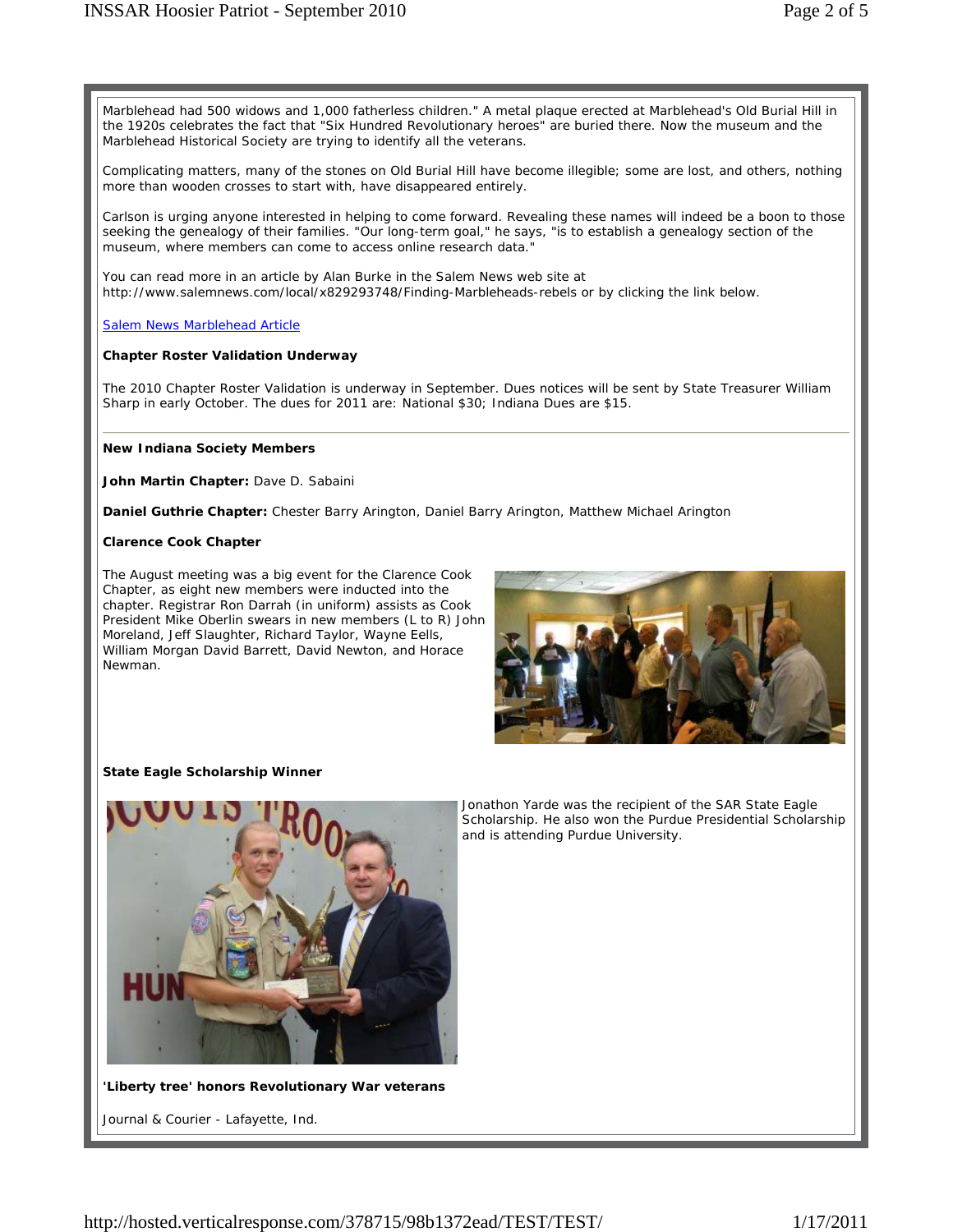There's a new tree growing at Fort Ouiatenon Historical Park.

With prayer, the reciting of the Pledge of Allegiance and a volley by the American Legion Post 11 Honor Guard, Tippecanoe County's liberty tree was dedicated in a morning ceremony at the county park.

"We've planted a liberty tree, which was a significant symbol during the Revolutionary War," said George Frantz, president of the William Henry Harrison Chapter of the Indiana Society of the Sons of the American Revolution. The red oak tree sits at the east end of the Fort Ouiatenon Historical Park grounds, marked off by ropes. It also includes a memorial stone to honor the Revolutionary War soldiers buried in Tippecanoe County. It's the first liberty tree to be planted in Indiana. "We're the first chapter in the state to be doing it," he said. "It's become quite popular in other states."

In the years leading up to the war, American colonists in Boston would meet under a tree to vent their emotions and express their views, Frantz said. The idea was that a group seen meeting under a tree would seem harmless to British troops. Word spread throughout the colonies. And soon liberty trees began appearing in other cities, he said. When they learned of the trees, "they were a sore spot with the British," Frantz said. "Many liberty trees were destroyed by British soldiers." But that made colonists even more angry, leading to some depictions of liberty trees on early American battle flags.

The location of the tree at Fort Ouiatenon is significant since at one time during the Revolutionary War, the fort was maintained by the British, Frantz said. "It turned out to be an ideal location," he said.

During the ceremony, officials read the names of all 22 Revolutionary War soldiers known to be buried in Tippecanoe County. People at the ceremony were moved by the tree's significance. "I think we can't honor the Revolutionary War soldiers enough," said Anne Watt, Regent of the General de Lafayette Chapter of the Daughters of the American Revolution.

"When you think about what they did, they put their blood and their soul into the making of our country," she said.

## **The Indiana Society Ladies Auxiliary**



The Indiana Ladies Auxiliary Sons of the American Revolution, assists Indiana Society with programs, fund raising, historical education and carrying out its mission of inspiring patriotism and informing others of the contributions of our patriot ancestors. Membership in the Auxiliary is open to the wives, mothers, daughters, sisters, aunts, nieces and other women relatives of members of the Sons of the American Revolution.

The Auxiliary meets quarterly during the INSSAR House of Delegates meetings. In addition to conducting business, the ladies often have their own programs and speakers.

Ladies Auxiliary Web Page

#### **Indiana Society Color Guard**

The Indiana Society Color Guard is probably best known for the color and pageantry their uniforms and flags bring to a parade, grave dedication or other community event. Emotions can range anywhere from children's questions and smiles to tears from a veteran's pride and memories. While all of this is true and important, one cannot overlook the wonderful side effect of fellowship with others who share common interests and passions.

New members are encouraged for local and statewide participation. There are loaner uniforms available and participation and travel is limited only by your own time and energy. Please consider serving in the Color Guard and experiencing the fellowship of your compatriots and the appreciation of your community.

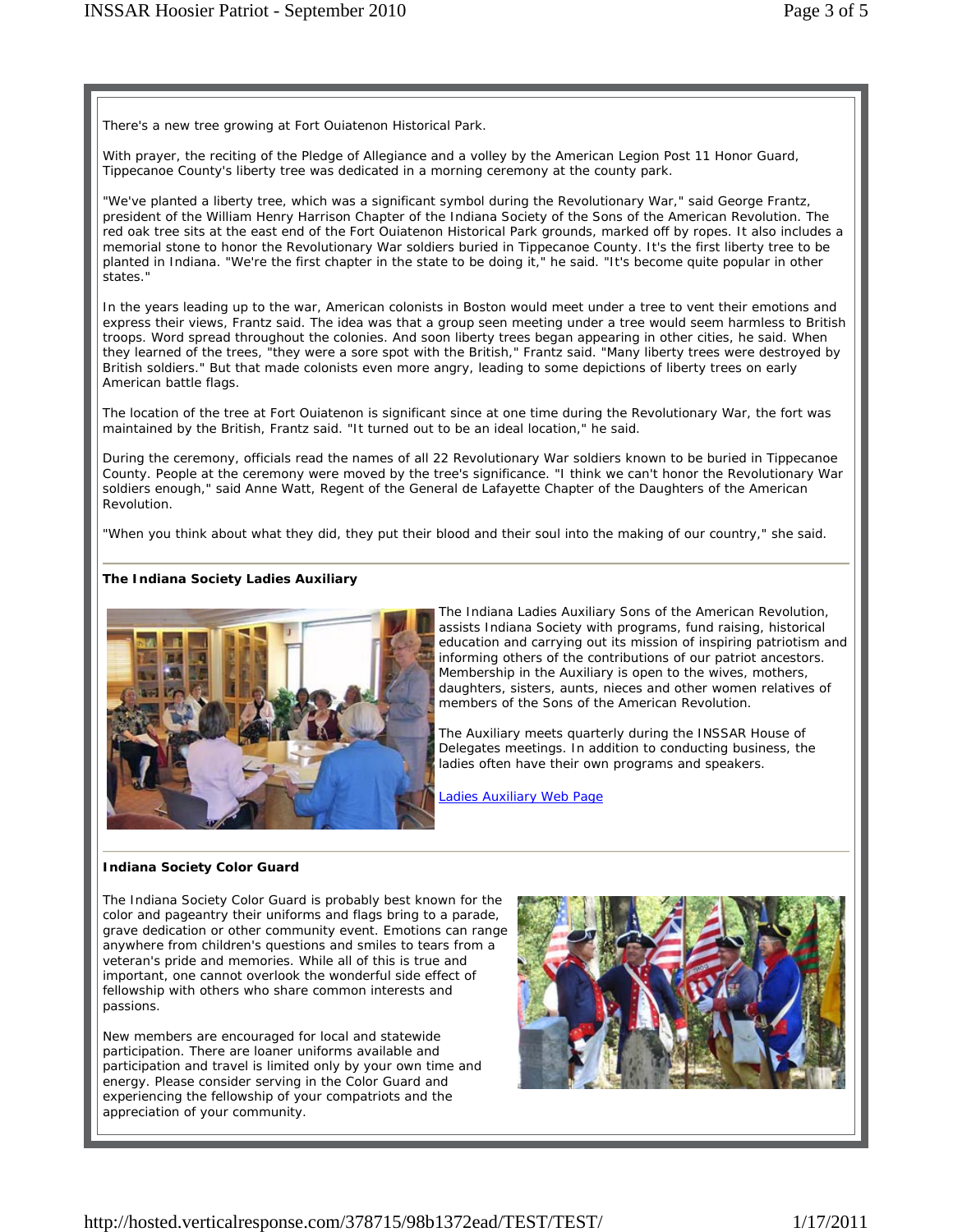# INSSAR Color Guard Web Page ...

# **Attention Active Duty Military**

*Cooperative for Assistance and Relief Everywhere* was established in 1945 to provide food and toiletries to post WWII Europe. The term "CARE Package" has since been adopted by GIs to identify such packages from home. The SAR would like to send CARE packages to all active duty military compatriots.

If you are on active duty (including activated Guard or Reserve) or know of someone in your chapter, please provide their names and addresses to **Jim Arnold** 

# **INSSAR Officers for 2010**

PRESIDENT - Robert Cunningham VICE PRESIDENT - C. David Betzner SECRETARY - William E. Sharp TREASURER - Arthur S. Bowers REGISTRAR - Robert D. Howell, Sr. CHANCELLOR - R. Carlton Brumfield II GENEALOGIST - Robert D. Howell, Sr. HISTORIAN - John West CHAPLAIN - Donald Counts NATIONAL TRUSTEE - Steven D. Oberlin

District 1 - J.D. Strouth District 2 - Edward E. Hitchcock District 3 - Michael Oberlin District 4 - No Candidate District 5 - Roger Barnhart District 6 - Willard W. Waterson

Indiana Society Officers

## **Upcoming Events**

INSSAR Fall Meeting Meeting - 23 October 2010 Hosted by Benjamin Franklin Chapter

Masonic Home Franklin, IN

Meeting: 1:00 PM

Central District Meeting - 29 & 30 October 2010

Crowne Plaza Hotel in Blue Ash, Ohio Reservation Deadline: Friday, 22 October 2010

Contact James Schaffer NSSAR Central District Director jschaffer@fuse.net (513) 777-9557

Online Meeting Information ...

The Hoosier Patriot is a publication by and for the compatriots of the Indiana Society. Contributions of original, previously unpublished, materials are welcomed and encouraged. Photos must have at least a paragraph describing the depicted event. Deadline for submitting material is 45 days prior to the upcoming quarterly house of Delegates meeting.

© 2010 - Indiana Society Sons of the American Revolution

If you no longer wish to receive the Hoosier Patriot Electronic Edition, please reply to this message with "Unsubscribe" in the subject line or simply click on the following link: Unsubscribe